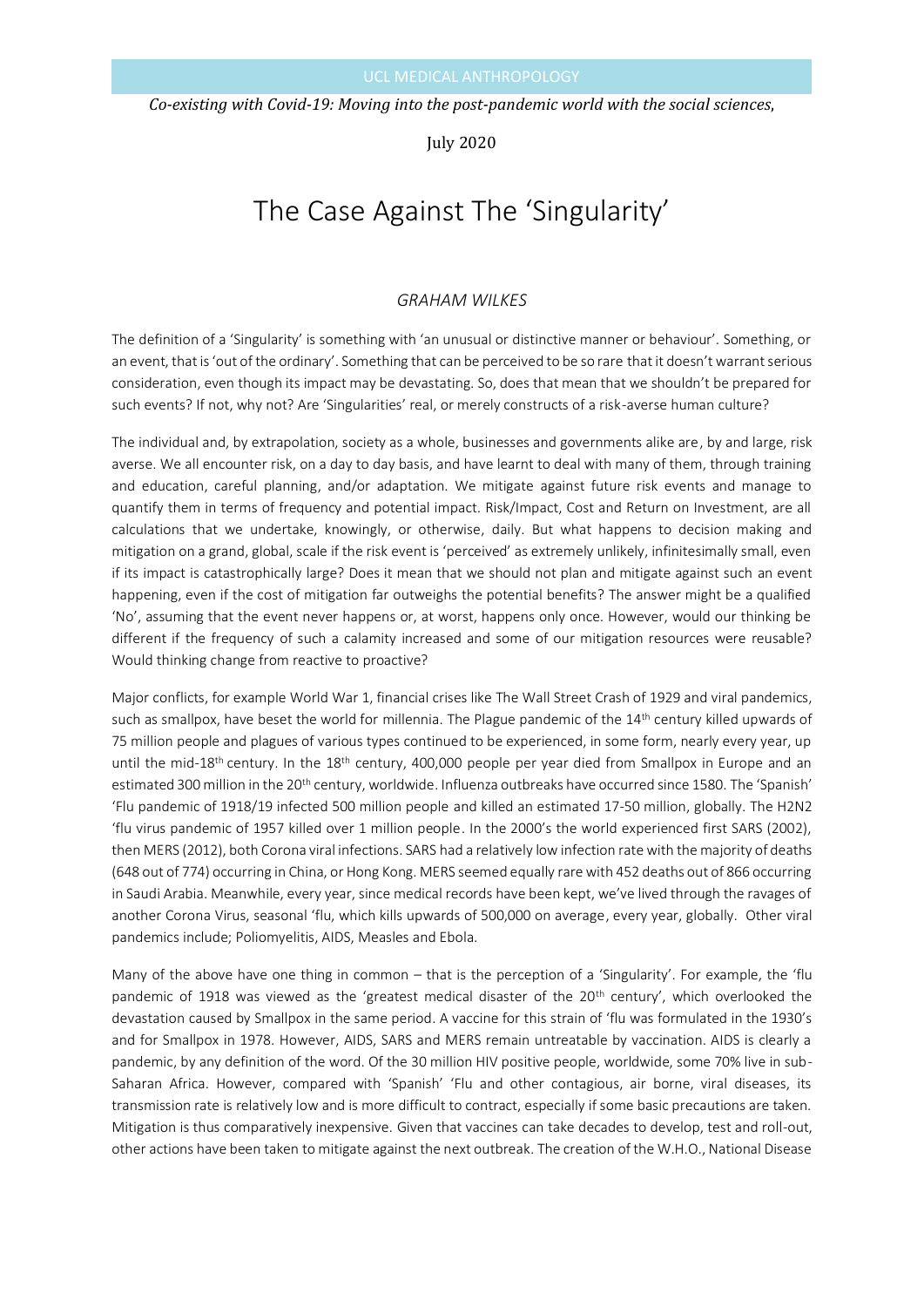#### *Co-existing with Covid-19: Moving into the post-pandemic world with the social sciences*,

## July 2020

Control Centres and National Pandemic Strategies, have all sought to mitigate against the next outbreak - after the last one. We had plans, but were we prepared?

Now, in 2020, the world is in the grip of another, global, Corona Virus pandemic, Covid-19, that has so far infected 9 million people and killed in excess of 475,000. In financial terms it has already cost nations 10 trillion dollars and led to tens of millions of people being made permanently, or temporarily, unemployed and caused global economies to shrink by between 6-20%. With some notable exceptions (Germany, South Korea, Japan, Finland, Australia, New Zealand and a handful of others), it would appear that most major governments slept walked into how to deal with the pandemic. In the last decade there have been numerous scientific reports and symposia, some government sponsored, warning of an inevitable, global pandemic. (A prime example is Bill Gates' address to TED in 2015) These were largely ignored, looked upon with scepticism, or played to political short-termism, 'it won't/can't happen on my watch'. They were perceived as scare mongering and therefore too costly to mitigate against, especially when the same governments were cutting health service budgets. It could also be that they were just too frightening to contemplate. That the logistics and the resources required to deal with such a pandemic would be too complex to manage. If only. If only governments had taken one step back and viewed the inevitable as 'A Rare, but Repeatable Event', something that could be managed, rather than a 'Singularity', another 'one-off' pandemic. Once one accepts that and that global supply chains will be broken as a result, national solutions, with international co-operation, become necessary and can be planned for and costed. So, could we have planned ahead and significantly reduced the impact of Covid-19? Could we have acted proactively, rather than reactively? Would the cost have been so prohibitive and the logistics so unmanageable?

At the start of 2020, many of the following measures and actions had already been developed and proven to work in dealing with MERS, SARS and Ebola outbreaks. Some, which were labour intensive, have since been superceded by technological advances, such as track and trace Apps. They may sound familiar:

- 1. Agreeing cross-departmental, co-ordinated responsibilities at a national, government level and internationally
- 2. Effective and understandable communication by national governments and internationally, via the W.H.O., informing everyone about what has happened, what is happening, why and when.
- 3. The development of rapid detection and contact tracing tools and treatment and isolation facilities
- 4. The introduction of social distancing measures, or some form of societal change of habit
- 5. The isolation of the vulnerable in society and, if necessary, larger communities
- 6. The stockpiling of as much PPE as possible, in specially regulated storage facilities
- 7. The same for respirators and other medical equipment necessary to treat bronchial disease, organ failure and the like
- 8. The construction of production facilities for medical equipment and supplies, even if they remain 'dark rooms' for years
- 9. The provision of testing facilities in research labs, universities, other medical establishments, both in the private and public sectors
- 10. The formulation and trial of a testing strategy and infrastructure and how this might be rolled out, nationwide
- 11. Provision of financial assistance directly to those who suffer the most in society
- 12. Financial aid and loans for businesses to prevent or minimise mass unemployment
- 13. Actionable, and realistic plans for reopening businesses and public transport after confinement